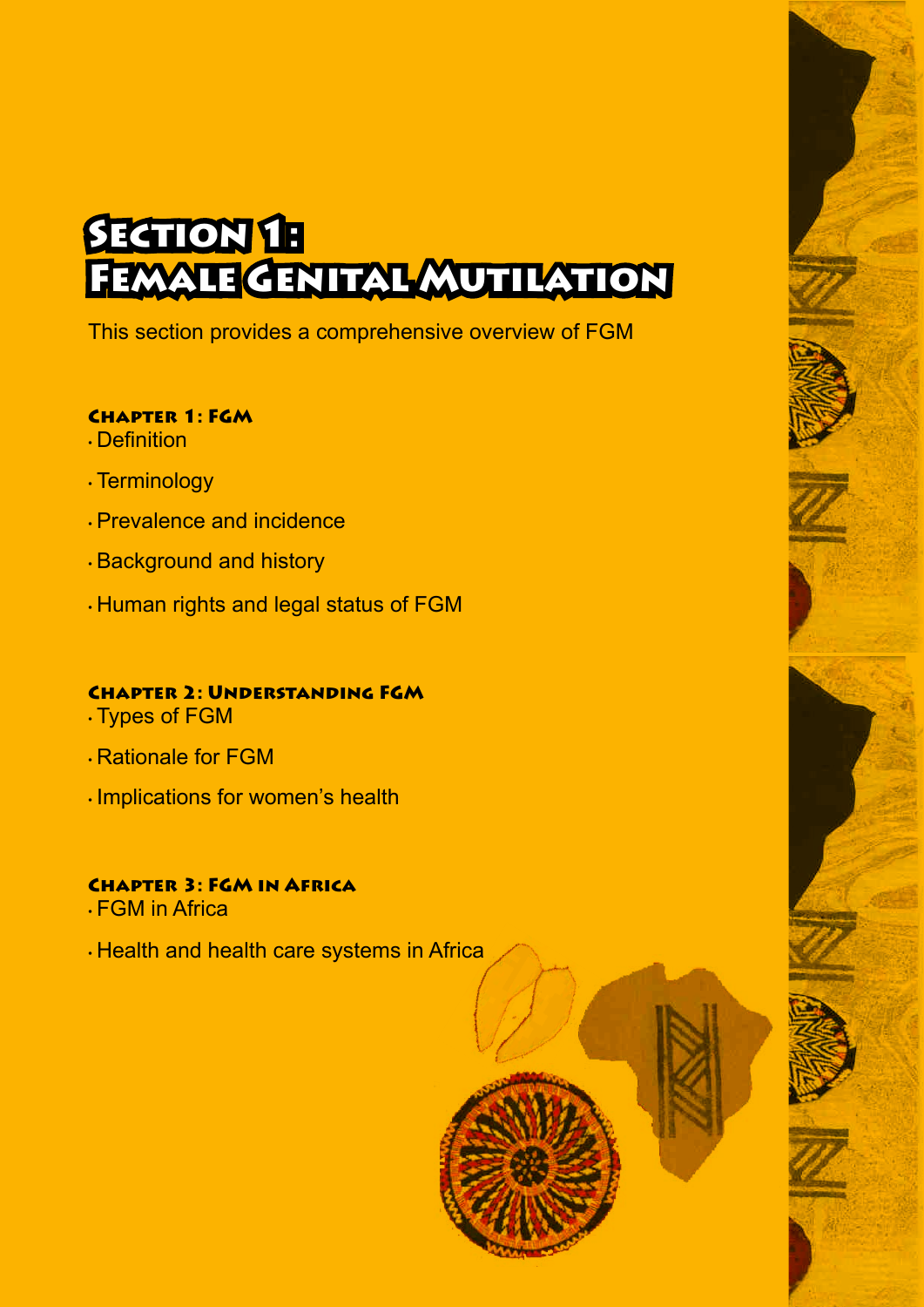## **FEMALE GENITAL MUTILATION**

### Chapter 1: FGM

This chapter provides an overview of FGM and a summary of the human rights and legal context of FGM in Australia and internationally.

#### **Definition**

The World Health Organisation (WHO) defines Female Genital Mutilation (FGM) as a practice that encompasses 'all procedures that involve partial or total removal of the external female genitalia or other injury to the female genital organs for non-medical reasons'.

#### **Terminology**

FGM is also known as 'female circumcision' or 'female genital cutting'. However, it is thought that the term 'female circumcision' can falsely imply that the practice is comparable to male circumcision. The term 'female genital mutilation' was formally adopted by the Inter-African Committee on Traditional Practices Affecting the Health of Women and Children in 1990 and its use was recommended by the WHO in 1991. The term FGM is used to emphasise that the practice is both harmful and a violation of the rights of women and girls (WHO 2008).

The term 'Female Genital Mutilation' can be potentially offensive for target communities who may not necessarily see the practice as a form of 'mutilation'. Health professionals may use other terms such as 'cutting' or 'circumcision' when working with affected communities. Although WHW use the WHO endorsed term in our publications, we encourage the use of other terms as a culturally sensitive approach when working directly with affected communities.

The term FGM will be used throughout this manual.

#### **Prevalence and incidence**

FGM is practiced worldwide, but it is most prevalent in Africa. It is estimated that three million girls in Africa are at risk of FGM every year. FGM is prevalent in western, eastern and northeastern regions of Africa as well as in some countries in Asia and the Middle East. FGM is also practiced among some migrant communities in Europe and North America.

#### **Background and history**

FGM predates Islam and Christianity and is practiced by Muslims and Christians. FGM is not practiced exclusively by any group. Therefore, factors such as country of birth, religion and dress style are not reliable indicators of FGM.

Missionaries and administrations in Burkina Faso, Kenya and Sudan first documented FGM in the 1900s. Laws and church rules were introduced to stop the practice. However, native communities resisted the laws because they regarded them as 'foreign interventions' (Rahman & Toubia 2000).

In the 1940s and 50s, the Sudanese and Egyptian governments introduced laws to ban FGM. However, these laws may have been more effective had they been preceded by education campaigns against FGM.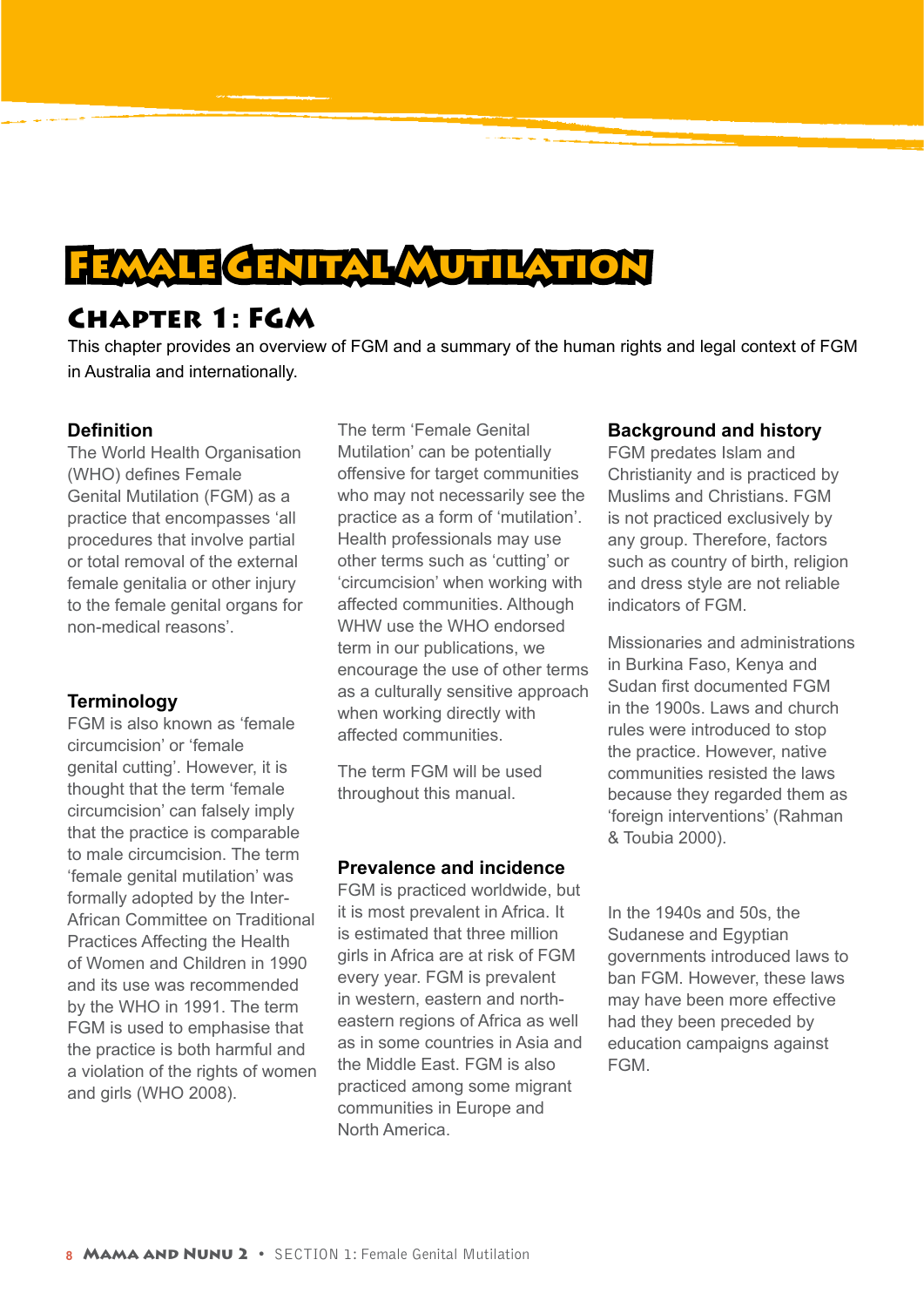#### HUMAN RIGHTS AND LEGAL STATUS OF FGM **Human rights framework**

The WHO recognises FGM as a violation of the rights of women and girls (WHO 2008). It violates international treaties that protect the rights of women and girls, including:

- Convention Against Torture and Other Cruel, Inhuman or Degrading Treatment or Punishment
- Covenant on Civil and Political Rights
- Covenant on Economic, Social and Cultural **Rights**
- Convention on the Elimination of all Forms of Discrimination Against Women (CEDAW)
- Convention on the Rights of the Child
- Convention Relating to the Status of Refugees and its Protocol Relating to the Status of Refugees

(WHO 2008, p.8)

#### **Human rights status of FGM in Australia**

Australia is committed to working towards the elimination of FGM in accordance with its role as party to the United Nations Convention on the Rights of the Child and the Universal Declaration of Human Rights (1948). Australia is also party to the following international treaties:

- Women's Convention (ratified in 1983)
- Children's Rights Convention (ratified in 1990)
- Civil and Political Rights Covenant (ratified in 1980)
- Economic, Social and Cultural Rights Covenant (ratified in 1975)
- Convention on the Elimination of all Forms of Discrimination Against Women (CEDAW)

In addition, the *Victorian Charter of Human Rights and Responsibilities Act 2006 (s.17)* states that 'Every child has the right, without discrimination, to such protection as is in his or her best interests and is needed by him or her by reason of being a child.'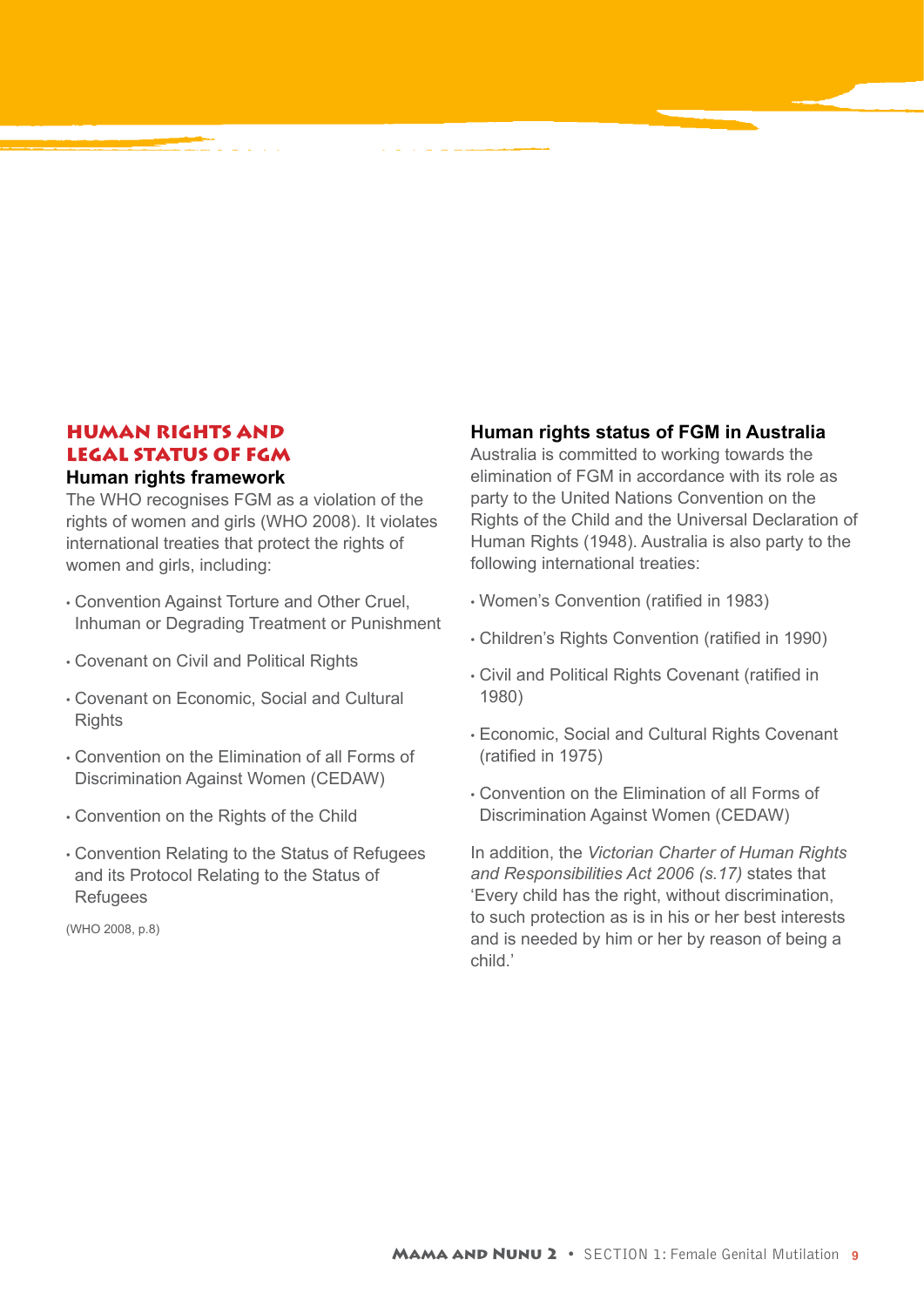#### **Legal status of FGM in Victoria**

FGM is illegal in Australia and every state and territory has its own legislation. Below is a summary of the Victorian legislation regarding FGM.

#### **Table 1 Victorian Legislation – FGM**

| <b>Act</b>                                            | <b>Summary of Act</b>                                                                                                                                                                                                                                                                                                             |  |  |
|-------------------------------------------------------|-----------------------------------------------------------------------------------------------------------------------------------------------------------------------------------------------------------------------------------------------------------------------------------------------------------------------------------|--|--|
| <b>Crimes (Female Genital</b><br>Mutilation) Act 1996 | • 'It is illegal to perform FGM procedures on a child or adult'                                                                                                                                                                                                                                                                   |  |  |
|                                                       | . It is illegal to take a person (child) from Victoria to have FGM procedures<br>performed'                                                                                                                                                                                                                                       |  |  |
|                                                       | • 's162 (c) The child has suffered, or is likely to suffer, significant harm as a result<br>of physical injury and the child's parents have not protected, or are unlikely to<br>protect, the child from harm of that type'                                                                                                       |  |  |
| Children, Youth and Families<br>Act 2005              | • 's162 (e) The child has suffered, or is likely to suffer emotional or psychological<br>harm of such a kind that the child's emotional or intellectual development is, or is<br>likely to be, significantly damaged and the child's parents have not protected, or are<br>unlikely to protect, the child from harm of that type' |  |  |
|                                                       | • s184 Professionals such as education staff, police, medical and nursing staff<br>are mandated to report FGM to the Secretary (Department of Human Services) if<br>they form a 'belief on reasonable grounds that a child is in need of protection'                                                                              |  |  |
|                                                       | (Adapted from RWH 2008)                                                                                                                                                                                                                                                                                                           |  |  |

lapted from RWH 2008

#### FGM in Australia

Australia is home to diverse communities from regions where FGM is practiced. Although there is little evidence to determine whether FGM is being practiced in Australia, it is documented that a number of medical officers received requests to perform FGM (Ryan 1994; cited in Ogunsiji et al. 2007).

While it is important to be aware that FGM can occur in Australia despite the current legislation, it is equally important not to assume that individuals or groups are likely to practice FGM.

Community attitudes towards FGM vary considerably, even within a given community. Such beliefs and attitudes can also change with time. Therefore service providers need to facilitate change by adopting a culturally appropriate and inclusive educational approach when working with target communities.

#### **REFERENCES**

Attorney General's Department 2009, *Australia's United Nations Human Rights Reports*, viewed 15 April 2009, http:// www.ag.gov.au/www/agd/agd.nsf/Page/ Humanrightsandanti-discrimination\_ **Humanrights** 

Bayly, C., 2002, *Female genital mutilation: care in general practice*, Current Therapeutics.

*Children and Young Person's Act 2005* [http://www.legislation.vic.gov.au/Domino/](http://www.legislation.vic.gov.au/Domino/Web_Notes/LDMS/PubStatbook.nsf/f932b66241ecf1b7ca256e92000e23be/B19A0999911D56DCCA257012001EB8D3/$FILE/05-021a.pdf) [Web\\_Notes/LDMS/PubStatbook.nsf/f932b](http://www.legislation.vic.gov.au/Domino/Web_Notes/LDMS/PubStatbook.nsf/f932b66241ecf1b7ca256e92000e23be/B19A0999911D56DCCA257012001EB8D3/$FILE/05-021a.pdf) [66241ecf1b7ca256e92000e23be/B19A099](http://www.legislation.vic.gov.au/Domino/Web_Notes/LDMS/PubStatbook.nsf/f932b66241ecf1b7ca256e92000e23be/B19A0999911D56DCCA257012001EB8D3/$FILE/05-021a.pdf) [9911D56DCCA257012001EB8D3/\\$FILE/0](http://www.legislation.vic.gov.au/Domino/Web_Notes/LDMS/PubStatbook.nsf/f932b66241ecf1b7ca256e92000e23be/B19A0999911D56DCCA257012001EB8D3/$FILE/05-021a.pdf) [5-021a.pdf](http://www.legislation.vic.gov.au/Domino/Web_Notes/LDMS/PubStatbook.nsf/f932b66241ecf1b7ca256e92000e23be/B19A0999911D56DCCA257012001EB8D3/$FILE/05-021a.pdf)

*Crimes (Female Genital Mutilation) Act 1996* [http://www.dms.dpc.vic.gov.au/Domino/Web\\_](http://www.dms.dpc.vic.gov.au/Domino/Web_Notes/LDMS/PubStatbook.nsf/f932b66241ecf1b7ca256e92000e23be/A7F189B86D600C2DCA256E5B00213B02/$FILE/96-046a.pdf) [Notes/LDMS/PubStatbook.nsf/f932b66241ec](http://www.dms.dpc.vic.gov.au/Domino/Web_Notes/LDMS/PubStatbook.nsf/f932b66241ecf1b7ca256e92000e23be/A7F189B86D600C2DCA256E5B00213B02/$FILE/96-046a.pdf) [f1b7ca256e92000e23be/A7F189B86D600C2](http://www.dms.dpc.vic.gov.au/Domino/Web_Notes/LDMS/PubStatbook.nsf/f932b66241ecf1b7ca256e92000e23be/A7F189B86D600C2DCA256E5B00213B02/$FILE/96-046a.pdf) [DCA256E5B00213B02/\\$FILE/96-046a.pdf](http://www.dms.dpc.vic.gov.au/Domino/Web_Notes/LDMS/PubStatbook.nsf/f932b66241ecf1b7ca256e92000e23be/A7F189B86D600C2DCA256E5B00213B02/$FILE/96-046a.pdf)

Department of Immigration and Citizenship 2008, *Settlement Planning Update – 17 March 2008*

Ogunsiji, O., Wilkes, L., and Jackson, D., 2007, *Female genital mutilation: origin, beliefs, prevalence and implications for health care workers caring for immigrant women in Australia*, Contemporary Nurse, vol. 25, pp. 22-28.

Rahman, A. and Toubia, N., 2002, *Female Genital Mutilation: a guide to laws and policies worldwide*, Zed Books, New York.

Rymer, J., 2003, 'Female Genital Mutilation', *Current Obstetrics and Gynaecology*, vol. 13, pp. 185-190.

Sambo., 2007, 'From the Regional Director's Desk: The Human Resources for Health Crisis in Africa', *African Health Monitor*, vol. 7, no.1, p.4.

*Victorian Human Rights Charter* [http://www.dms.dpc.vic.gov.au/Domino/Web\\_](http://www.dms.dpc.vic.gov.au/Domino/Web_Notes/LDMS/PubStatbook.nsf/51dea49770555ea6ca256da4001b90cd/54D73763EF9DCA36CA2571B6002428B0/$FILE/06-043a.pdf) [Notes/LDMS/PubStatbook.nsf/51dea4977055](http://www.dms.dpc.vic.gov.au/Domino/Web_Notes/LDMS/PubStatbook.nsf/51dea49770555ea6ca256da4001b90cd/54D73763EF9DCA36CA2571B6002428B0/$FILE/06-043a.pdf) [5ea6ca256da4001b90cd/54D73763EF9DCA](http://www.dms.dpc.vic.gov.au/Domino/Web_Notes/LDMS/PubStatbook.nsf/51dea49770555ea6ca256da4001b90cd/54D73763EF9DCA36CA2571B6002428B0/$FILE/06-043a.pdf) [36CA2571B6002428B0/\\$FILE/06-043a.pdf](http://www.dms.dpc.vic.gov.au/Domino/Web_Notes/LDMS/PubStatbook.nsf/51dea49770555ea6ca256da4001b90cd/54D73763EF9DCA36CA2571B6002428B0/$FILE/06-043a.pdf)

WHO 2008, *Eliminating Female Genital Mutilation: an interagency statement*.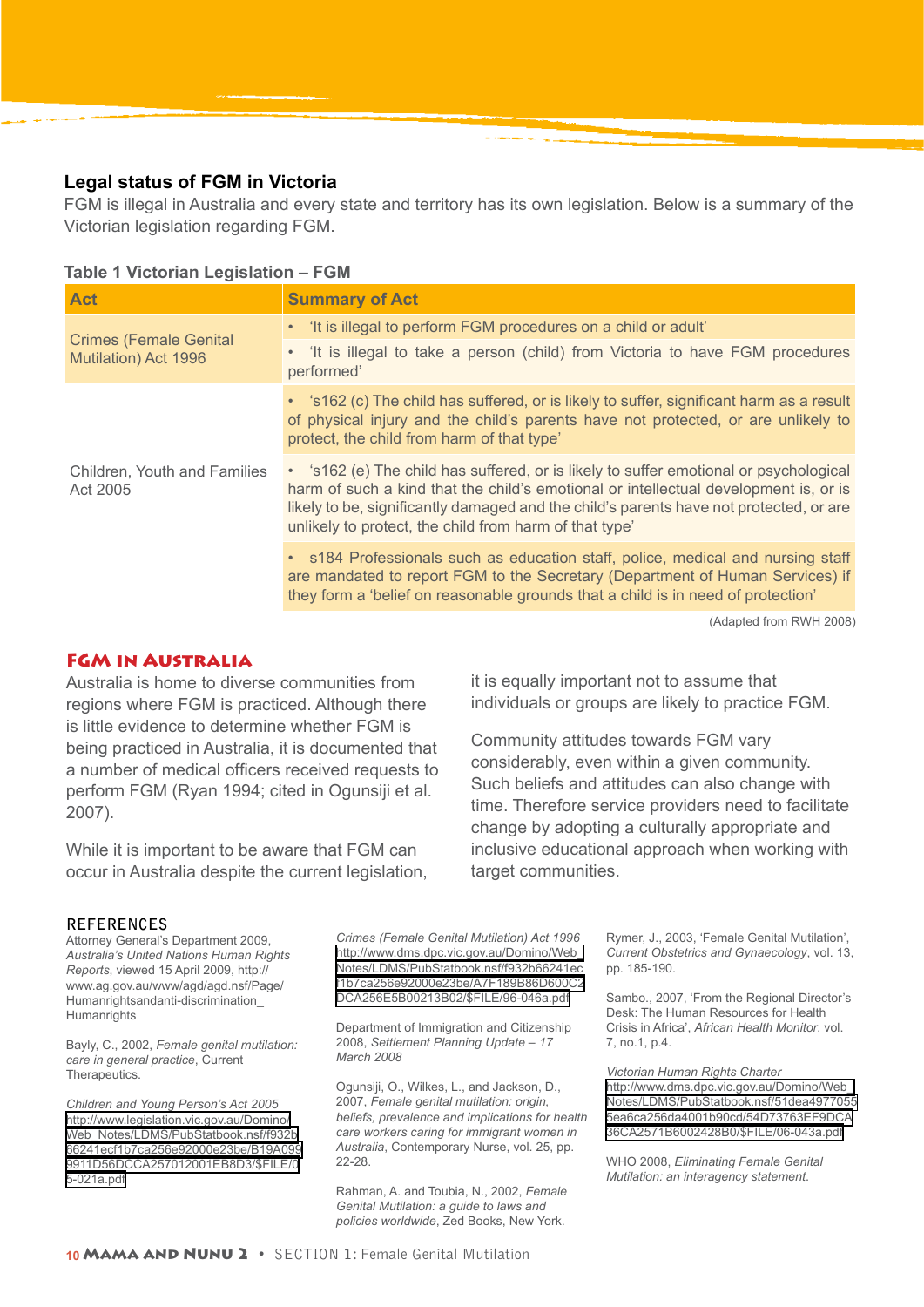

## Chapter 2: Understanding FGM

This chapter provides and overview of the different types of FGM, their implications for women's health and wellbeing and a summary of cited reasons for FGM.

#### Types of FGM

The World Health Organisation (WHO) first introduced a classification system for FGM in 1995 to aid gynaecological examinations and ensure the comparability of data collected around the prevalence, trends and types of FGM. However, this classification did not reflect the variations that occurred in practice.

In 2008, following consultations with technical experts, the WHO introduced a modified classification system. This modification comprised a change in the typology of each type of FGM with the introduction of new subcategories. Table 1 depicts a comparison between the 1995 system and the modified classification system.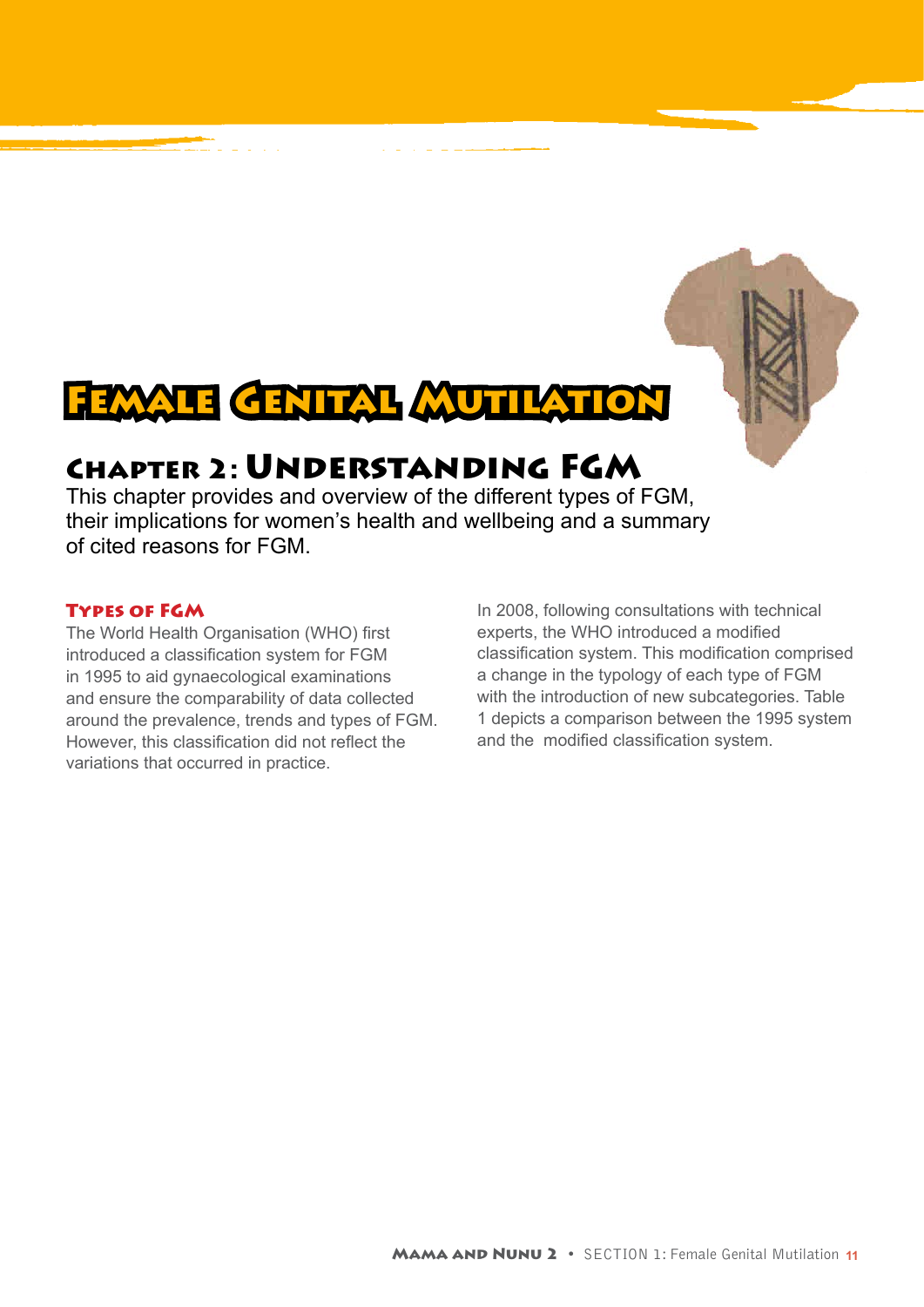Table 1:

Comparison between the WHO 1995 typology and the 2007 modified typology of FGM (adapted from WHO 2008 p. 24; Braddy and Files 2007, p. 159).

| <b>FGM Type</b> | <b>WHO typology 1995</b>                                                                                                                                                                                                                                                                                                                                                                                                                                                                                                                                                                                             | <b>WHO modified typology 2007</b>                                                                                                                                                                                                                                                                                                                                 | <b>Diagram of affected areas</b> |
|-----------------|----------------------------------------------------------------------------------------------------------------------------------------------------------------------------------------------------------------------------------------------------------------------------------------------------------------------------------------------------------------------------------------------------------------------------------------------------------------------------------------------------------------------------------------------------------------------------------------------------------------------|-------------------------------------------------------------------------------------------------------------------------------------------------------------------------------------------------------------------------------------------------------------------------------------------------------------------------------------------------------------------|----------------------------------|
| <b>TYPE</b>     | Excision of the prepuce, with or<br>without excision of part or the<br>entire clitoris.                                                                                                                                                                                                                                                                                                                                                                                                                                                                                                                              | Partial or total removal of the<br>clitoris and/or prepuce only<br>(clitoridectomy).<br>Type la: removal of the clitoral<br>hood or the prepuce only.<br>Type Ib: removal of the clitoris with<br>the prepuce.                                                                                                                                                    | <b>Type I</b>                    |
| TYPE            | Excision of the clitoris with partial<br>or total excision of the labia<br>minora.                                                                                                                                                                                                                                                                                                                                                                                                                                                                                                                                   | Partial or total removal of the<br>clitoris and labia minora, with or<br>without excision of the labia majora<br>(excision).<br>Type IIa: removal of the labia<br>minora only.<br>Type IIb: partial or total removal of<br>the clitoris and the labia minora.<br>Type IIc: partial or total removal<br>of the clitoris, the labia minora and<br>the labia majora. | <b>Type II</b>                   |
| <b>TYPE</b>     | Excision of part or all of the<br>external genitalia and stitching/<br>narrowing of the vaginal opening<br>(infibulation).                                                                                                                                                                                                                                                                                                                                                                                                                                                                                           | Narrowing of the vaginal orifice<br>with creation of a covering seal by<br>cutting and appositioning the labia<br>minora and/or the labia majora,<br>with or without excision of the<br>clitoris (infibulation).<br>Type IIIa: removal and apposition<br>of the labia minora.<br>Type IIIb: removal and apposition<br>of the labia majora.                        | <b>Type III</b>                  |
| <b>LAJE IN</b>  | <b>Unclassified. Includes:</b><br>Pricking, piercing or incising<br>the clitoris and/or labia.<br>Stretching of the clitoris and/<br>or labia.<br>Cauterization by burning of<br>the clitoris and surrounding<br>tissue.<br>Scraping of tissue<br>$\bullet$<br>surrounding the vaginal<br>orifice (angurya cuts).<br>Cutting of the vagina (gishiri<br>٠<br>cuts).<br>Introduction of corrosive<br>substances or herbs into the<br>vagina to cause bleeding or<br>for the purpose of tightening<br>or narrowing it.<br>Any other procedure that falls<br>under the broad definition of<br>female genital mutilation. | Unclassified. Includes all other<br>harmful procedures to the<br>female genitalia for non-medical<br>purposes, for example, pricking,<br>piercing, incising, scraping and<br>cauterization.                                                                                                                                                                       |                                  |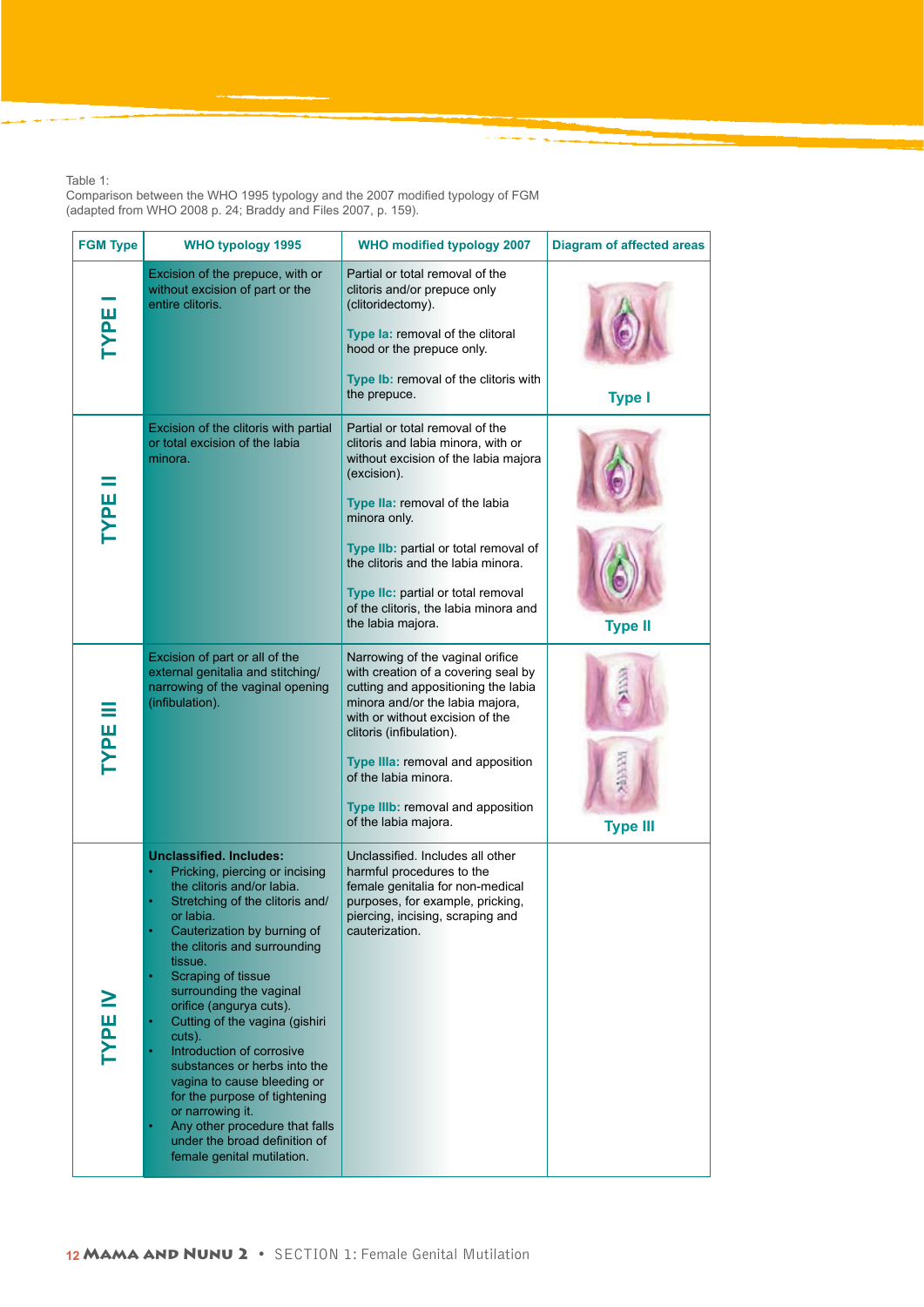#### Infibulation, defibulation and refibulation

In communities where type III FGM is practised, girls undergo infibulation, where the vaginal orifice is narrowed by cutting and appositioning (or stitching) of the labia minoras or majoras with or without excision of the clitoris.

Years later, when the woman becomes pregnant and approaches labour, the circumcision is undone by the traditional birth attendant (defibulation). Once the woman gives birth and recovers from labour, the circumcision is then restored (refibulation). This process is repeated with each pregnancy and has long lasting effects on the woman's health.

Refibulation is recognised as a form of FGM, therefore it unlikely that requests for refibulation will be granted

#### Rationale for FGM

A number of reasons are cited for the practice of FGM including religious observance, increasing fertility and preventing promiscuity.

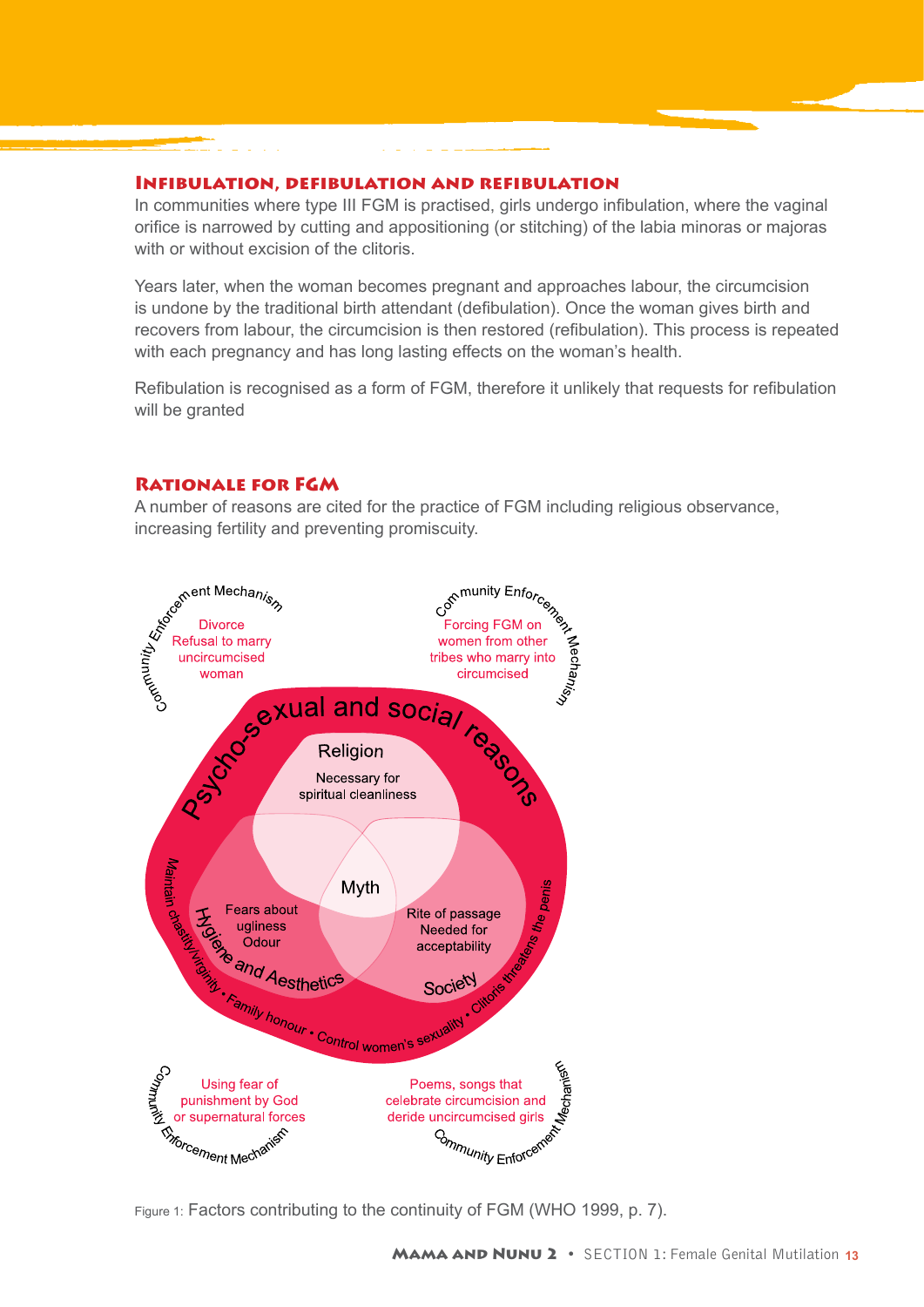

FGM is deeply embedded in the culture of many FGM practicing communities. It is often considered part of a woman's identity and a symbol of her membership within the community. In some cultures, FGM is performed as part of a girl's 'coming of age' celebration and to indicate her readiness for adulthood and marriage.

Parents (especially mothers) may believe that it is their duty to ensure that FGM has been performed on their daughters. Girls who undergo FGM are believed to be more accepted in their community and are deemed suitable for marriage. This is particularly important in societies where women are highly dependent on men for income and support as men may refuse to marry a woman who has not undergone FGM.

Women are often compelled to uphold the practice of FGM because of pressure from extended family, peers and community members. Families that discontinue the practice may be excluded from their community and social networks.

Some migrant communities in Australia might want to continue to practice FGM as a way of preserving their own culture, especially if they fear losing their cultural identity. However, the rationale for continuing the practice of FGM can be challenged upon migration and settlement in Australia. Examples of this include the legal status of FGM in Australia, the diminished influence of practicing communities following migration and increased opportunities for education and employment.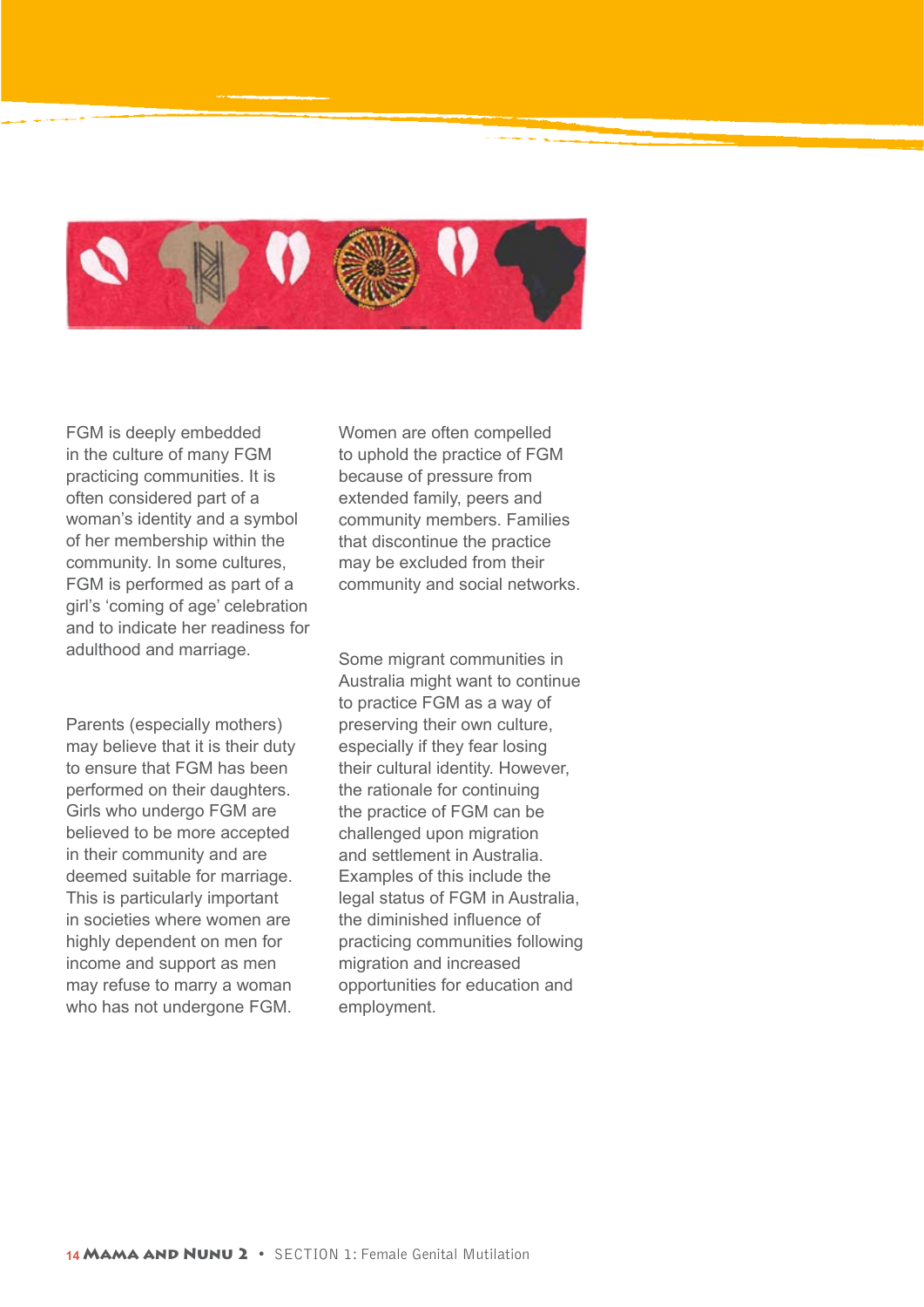#### FGM AND WOMEN'S HEALTH Implications for women's health

There are no known health benefits associated with FGM according to the World Health Organisation. The practice can have lasting short and long-term complications. Health complications can vary between women and can occur at any time in life. Depending on the type of FGM, some women may not suffer from, or be aware of, any complications.

FGM has a range of implications for women's health and wellbeing. These will vary according to the type of FGM performed, the conditions under which it was performed and the skill of the person performing FGM. Table 2 depicts a number of implications for women's health and wellbeing associated with each type of FGM.

| Table 2: Implications of the different types of FGM (adapted from WHO 2008; RHW 2008) |  |  |
|---------------------------------------------------------------------------------------|--|--|
|                                                                                       |  |  |

|                                 | Type I                                                                                                                                                                                                         | <b>Type II</b>                       | <b>Type III</b>                                                                                                           | <b>Type IV</b> |  |
|---------------------------------|----------------------------------------------------------------------------------------------------------------------------------------------------------------------------------------------------------------|--------------------------------------|---------------------------------------------------------------------------------------------------------------------------|----------------|--|
| <b>Menstruation</b>             | X                                                                                                                                                                                                              | X                                    | Slow menstrual flow and accumulation of<br>menstrual blood                                                                | Х              |  |
| <b>Hygiene</b>                  | X                                                                                                                                                                                                              | X                                    | Reduced menstrual and urinary flow<br>leading to increased risk of infections                                             | X              |  |
| <b>Physical</b><br>examinations | X                                                                                                                                                                                                              | X                                    | Difficulty with physical examinations                                                                                     | X              |  |
| <b>Pap tests</b>                | Х                                                                                                                                                                                                              | X                                    | Pain and discomfort during pap tests                                                                                      | X              |  |
| <b>During sex</b>               | <b>Reduced</b><br>sexual<br>response                                                                                                                                                                           | <b>Reduced</b><br>sexual<br>response | . Difficulty with sex (forced penetration/<br>defibulation)<br>· Reduced sexual response                                  | X              |  |
| <b>Pregnancy</b>                | X                                                                                                                                                                                                              | X                                    | • Difficulty with regular examinations<br>• Accumulation of mucosal secretions that<br>normally increase during pregnancy | X              |  |
| <b>Birth: woman</b>             | X                                                                                                                                                                                                              | X                                    | · Prolonged labour<br>• Defibulation may be needed to allow<br>childbirth<br>· Increased risk of obstetric fistula        | Х              |  |
| <b>Birth: newborn</b>           | X                                                                                                                                                                                                              | X                                    | <b>Risk of foetal distress</b>                                                                                            | X              |  |
| <b>Psychological</b>            | Psychological trauma due to pain, shock and use of physical force. Potential for<br>psychological distress due to health professionals' refusal to refibulate women<br>with type III FGM following childbirth. |                                      |                                                                                                                           |                |  |
| <b>Social/cultural</b>          | Women may be excluded from their community if they do not have FGM, which<br>can have negative implications for their social and economic status                                                               |                                      |                                                                                                                           |                |  |
|                                 |                                                                                                                                                                                                                |                                      |                                                                                                                           |                |  |

r*= no documented implications*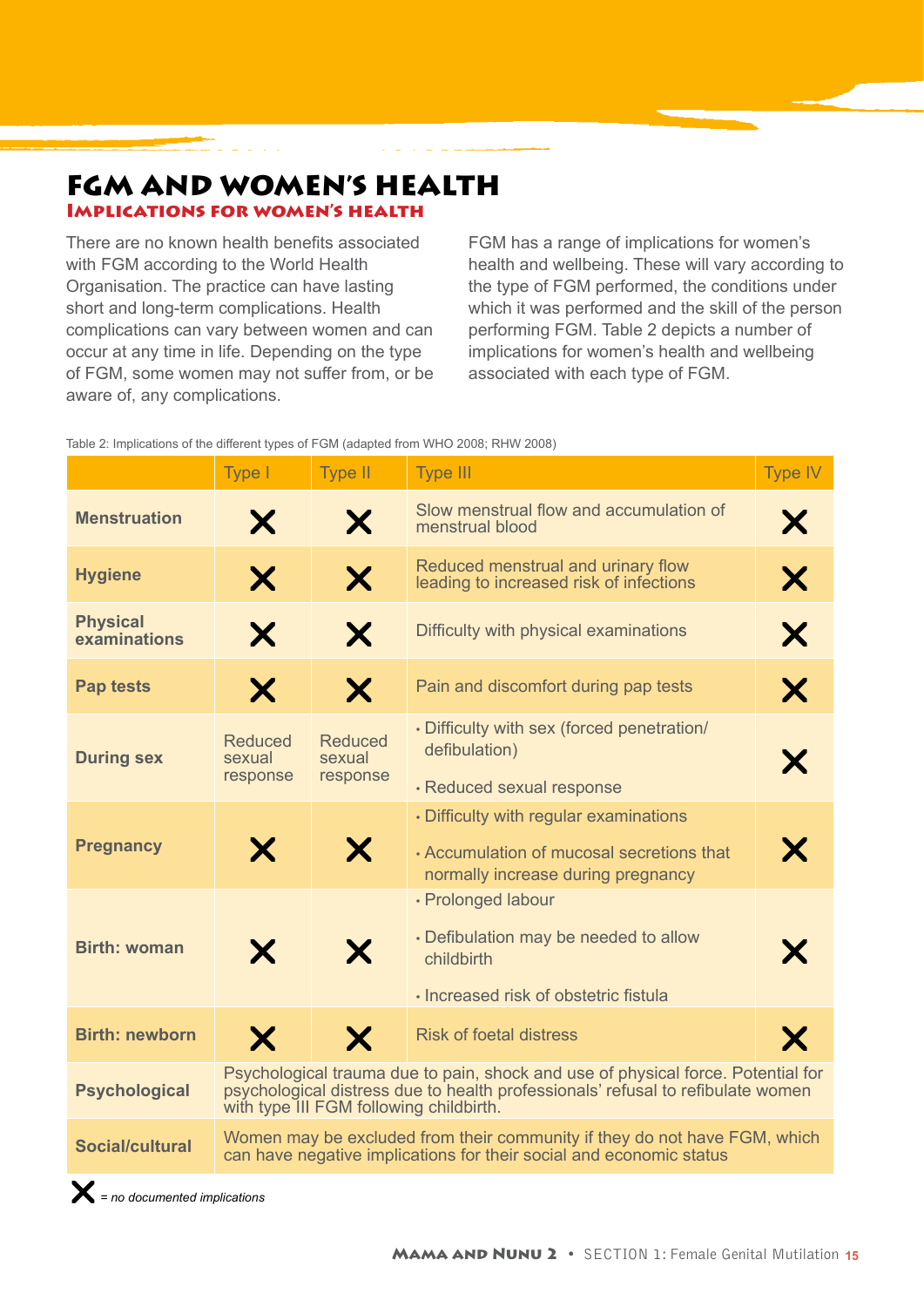FGM is known to cause longterm complications for women. Women can suffer from chronic pain (including back and pelvic pain) and excessive scarring at the site of the cutting. Women and girls can also experience severe pain, psychological trauma, shock and/or excessive bleeding. They can be at risk of acquiring infections and/or HIV/ AIDS because of the use of nonsterile/contaminated instruments. Infections, shock and excessive bleeding can cause death.

FGM can also affect the psychological wellbeing of women. Examples include anxiety, depression, fear of sexual intercourse and reduced sexual enjoyment.

Women with type III FGM can suffer from reduced flow of urine and menstrual blood. Women might have difficulty in urinating and might experience painful periods. As a result, they might be at risk of recurrent urinary and reproductive tract infections.

Women with type III FGM also risk complications during childbirth in Africa. The narrowing of the vaginal opening that is caused by type III FGM can obstruct and prolong labour, thereby increasing the risk of infant death. Labour obstruction can also increase the woman's risk of haemorrhage, tearing and obstetric fistula. Obstetric fistula is an opening that occurs between the vagina and the bladder and/or rectum and causes continual and uncontrollable leakage of urine and/or faeces. Women with obstetric fistula are often excluded from the community because of the stigma attached to their condition.

In Australia, women with type III FGM may choose to undergo defibulation during pregnancy or birth. Defibulation is a procedure whereby 'the scar associated with FGM' type III is opened (Jenkins & Nanayakkara 2008). Women may choose to undergo either a complete or partial defibulation. However, women who opt for partial defibulation may need an anterior episiotomy upon delivery.

Women who have undergone defibulation for childbirth might wish to be refibulated. Refibulation is a procedure where type III FGM is restored by narrowing the vaginal orifice. Refibulation is common in communities where type III FGM is practiced; however it is generally considered illegal in Australia.

Defibulated women might be concerned that they cannot be refibulated in Australia. They might be anxious about how this will affect their physical health and may need counselling by health professionals.

#### **REFERENCES**

Braddy, C., and Files, J., 2007, 'Female Genital Mutilation: cultural awareness and clinical considerations', *Journal of Midwifery and Women's Health*, vol. 52, pp.158-163.

Jenkins, G. and Nanayakkara, S., 2008, *Female Genital Mutilation, Ethics and Religion*, vol. 1, no. 2, http://www.ranzcog.edu. au/publications/o-g\_pdfs/O&G-Winter-2008/ Female-genital-mutilation-Greg-Jenkins.pdf

The Royal Women's Hospital, 2006, *Counselling Concerning Deinfibulation and Resuturing*, viewed 15 April 2009, http://www. thewomens.org.au/Counsellingconcerningdei nfibulationandresuturing

The Royal Women's Hospital, 2008, *Female Genital Mutilation (FGM), a resource for health professionals*, Melbourne.

WHO, 1999, *Female Genital Mutilation Programmes to Date: what works and what doesn't, a review*.

WHO, 2006, *Obstetric Fistula: guiding principles for clinical management and programme development*, Geneva.

WHO, 2008, Eliminating Female Genital Mutilation: an interagency statement.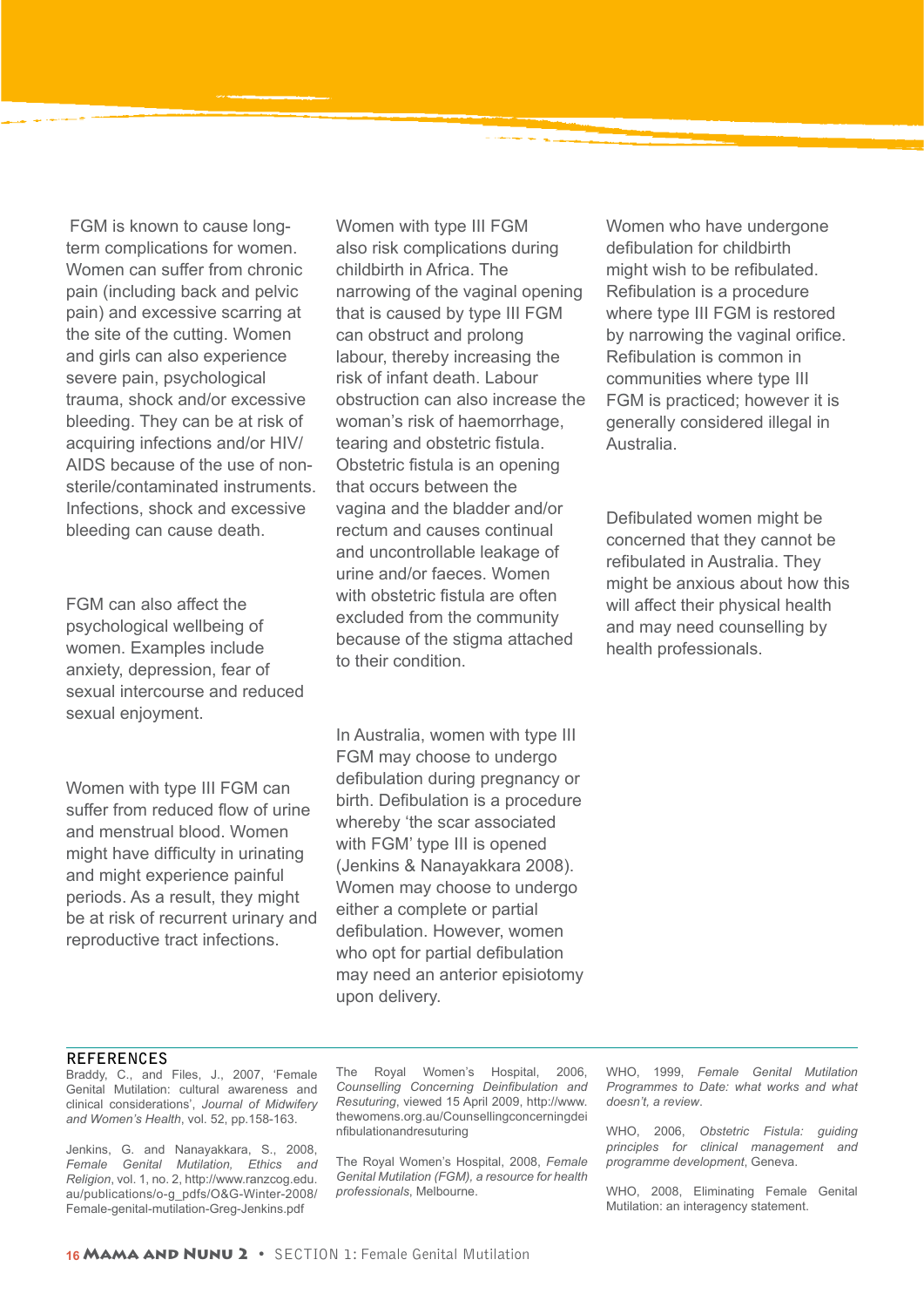## FEMALE GENITAL MUTILATION

### Chapter 3:Fgm in africa

This chapter focuses on FGM in Africa and provides an overview of the status of health care and women's health across Africa.

#### **Prevalence of FGM in Africa** FGM is practiced worldwide, but it is most prevalent in Egypt Africa. Figure 1 illustrates the 97% prevalence of the practice across Eritrea Africa. The estimated prevalence Mauritania Mali 89% Niger Sudan 71% 92% of FGM in Somalia and Djibouti Chad 5%  $\overline{\mathbf{s}}$ Yemen 23 (north) 45% is 97.9% and 93.1% respectively 90% Senegal neither of which are shown in Nigeria 28% Ethiopia 19% figure 2 (WHO 2008). In Sudan, Guinea 80% 99% FGM is more prevalent in the Benin northern region of the country. Kenya Ghana 17% Côte d'Ivoire 32% 45% 5% United Burkina Faso Republic of & 77% Tanzania As seen on the map, FGM is 18% Central African most prevalent in the Horn of Republic 36% Africa region (Djibouti, Eritrea, Ethiopia and Somalia) and some Group 1: 80% or more parts in West Africa (including Group 2: 25% - 79% Mali and Guinea). Group 3: 1% - 24%

FGM/C not widely practised

No data available

Figure 2: FGM prevalence in Africa (UNICEF 2005)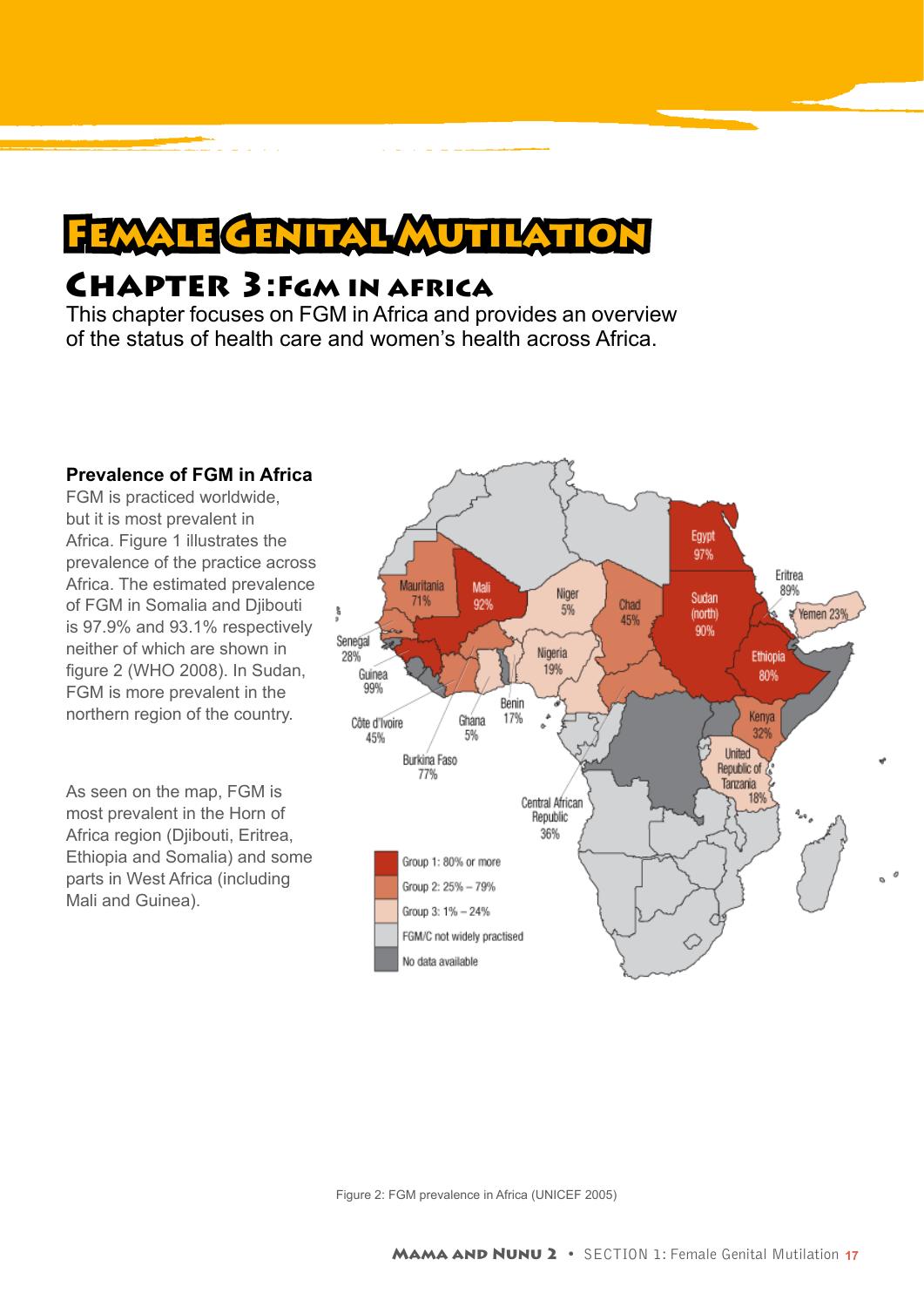#### **Overview of FGM**

FGM is mostly performed by a traditional midwife or circumciser, often using non-sterile instruments (such as razors) without anaesthesia. FGM is performed on girls who are a few days old or between 4-14 years of age. It is also performed on women prior to marriage, during pregnancy or after giving birth.

In some countries, FGM is performed by health professionals (doctors or nurses) at hospitals and clinics.

#### **Legal status of FGM in Africa**

FGM is illegal in a small number of African countries, including Burkina Faso, Djibouti, Cote d'Ivoire, Ghana, Senegal and Togo. However, wars, political unrest and poverty have impacted on the effectiveness of the legislation in some countries.

#### **Other approaches to addressing FGM in Africa**

The medicalisation of FGM was adopted by some governments, non government organisations (NGOs) and health professionals as a 'harm-reduction' strategy to reduce immediate health risks associated with FGM (WHO 2008). However, the WHO considers this strategy to be a violation of women's and girls' right to life, physical integrity and health. The WHO also state that health professionals who perform FGM are violating the medical ethic of 'Do no harm'.



#### HEALTH AND HEALTH CARE SYSTEMS IN AFRICA **Africa**

War, political unrest, droughts and poverty continue to affect various regions in Africa. The Horn of Africa region (Djibouti, Eritrea, Ethiopia and Somalia), in particular, is currently facing a crisis caused by droughts and armed conflicts.

#### **Health status of Africa**

Africa is home to 14 percent of the world population, 25 percent of global disease but only around 1 percent of global health workers. Africa also has the highest maternal mortality ratio in the world, at 1000 deaths per 100,000 live births. Causes of maternal death are attributed to severe bleeding, sepsis, pregnancy-induced hypertension, unsafe abortion, obstructed labour and ectopic pregnancy. Indirect causes include malaria, anaemia and HIV/AIDS.

Worldwide, women account for 50 percent of HIV infections, which has severe implications for pregnant and breastfeeding women who are at risk of transmitting the infection to their children.

#### **Health care systems**

Health care systems in many African regions are highly under-resourced and underfunded. Governments often fail to prioritise health care and the health system is weakened by shortages in the number of health professionals and inadequate planning and funding.

#### **Access to health care**

People mostly rely on traditional medicine in areas where health care is expensive or not available. It is reported that about 80 percent of Africans use traditional medicine in their lifetime (Samba 2003). Traditional medicine is cheaper and more readily available than western medicine. It also constitutes part of the local culture in many African communities.

Practitioners of traditional medicine have a large client base and are well respected in the community for their important services. This includes traditional birth attendants, who are heavily relied upon for their skill in areas where health services are almost non-existent. They also provide cultural and holistic support for women in labour.

*'Village birth attendants are experienced and know what to do even if they are untrained. They help with the birth and can come to check on your baby and its navel.'* 

(Sudanese focus group)